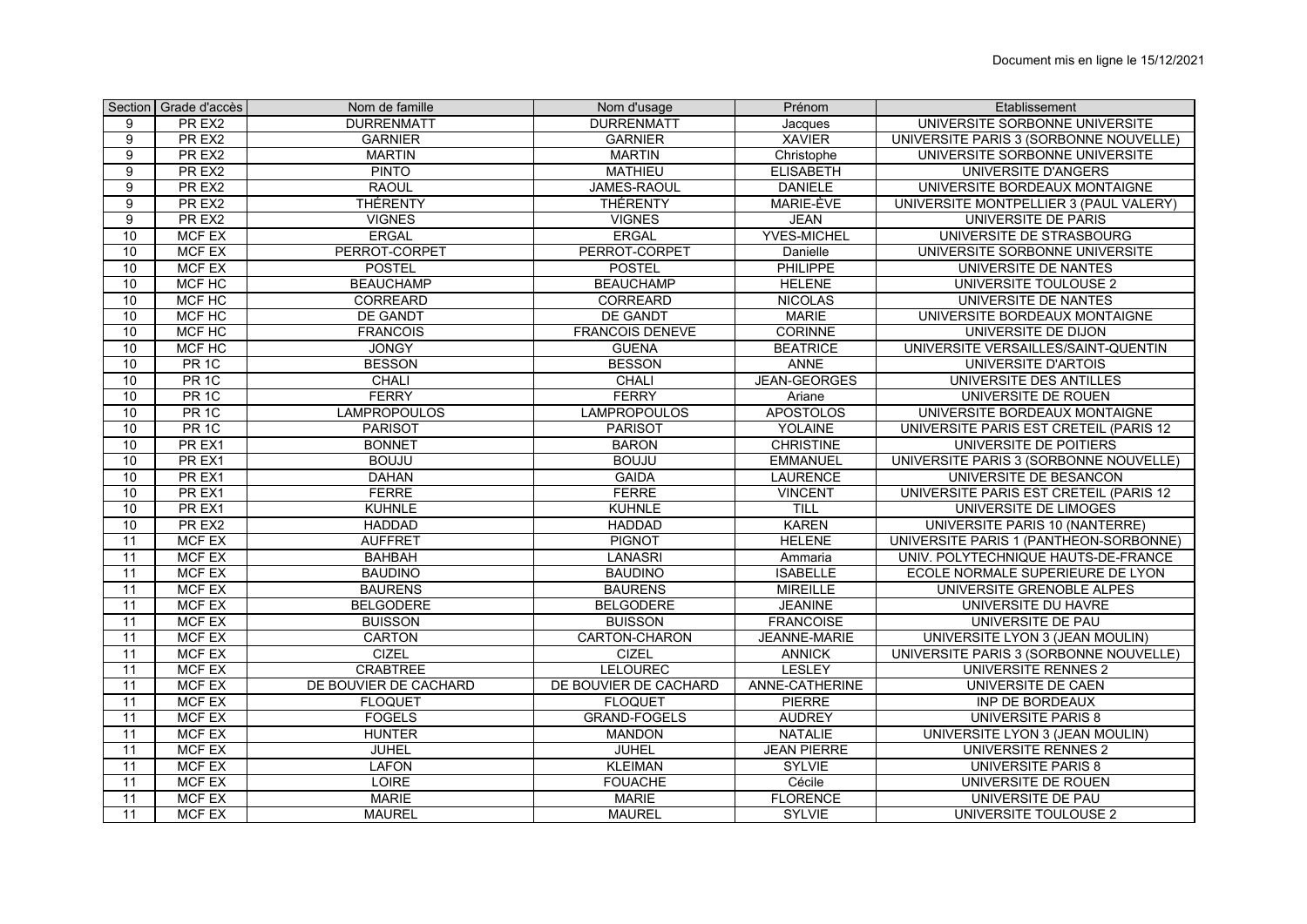|                 | Section   Grade d'accès | Nom de famille     | Nom d'usage          | Prénom                 | Etablissement                          |
|-----------------|-------------------------|--------------------|----------------------|------------------------|----------------------------------------|
| 11              | MCF EX                  | PELLEGRIN          | PELLEGRIN            | Jean-Yves              | UNIVERSITE SORBONNE UNIVERSITE         |
| 11              | <b>MCF EX</b>           | PEYRE              | <b>PEYRE</b>         | <b>CLAUDINE</b>        | UNIVERSITE TOULOUSE 3                  |
| 11              | <b>MCF EX</b>           | <b>SIGAL</b>       | SIGAL                | <b>GISELE</b>          | UNIVERSITE DE PAU                      |
| 11              | <b>MCF EX</b>           | <b>SOHIER</b>      | <b>SOHIER</b>        | <b>JACQUES</b>         | <b>UNIVERSITE D'ANGERS</b>             |
| 11              | <b>MCF EX</b>           | <b>VILLATE</b>     | <b>VILLATE</b>       | <b>PASCALE</b>         | UNIVERSITE BORDEAUX MONTAIGNE          |
| 11              | <b>MCF EX</b>           | <b>WECKSTEEN</b>   | <b>WECKSTEEN</b>     | <b>CORINNE</b>         | <b>UNIVERSITE D'ARTOIS</b>             |
| 11              | <b>MCF EX</b>           | ZAUGG              | ZAUGG                | <b>BRIGITTE</b>        | UNIVERSITE DE LORRAINE                 |
| 11              | MCF HC                  | <b>ANDRE</b>       | <b>ANDRE</b>         | <b>DANIELE</b>         | UNIVERSITE DE LA ROCHELLE              |
| 11              | <b>MCF HC</b>           | <b>ANKER</b>       | <b>ANKER</b>         | <b>RICHARD</b>         | UNIVERSITE CLERMONT AUVERGNE           |
| 11              | MCF HC                  | <b>ARMAO</b>       | <b>ARMAO</b>         | <b>FREDERIC</b>        | UNIVERSITE DE TOULON (VAR)             |
| 11              | MCF HC                  | <b>AUBERT</b>      | <b>AUBERT</b>        | <b>DIDIER</b>          | UNIVERSITE PARIS 3 (SORBONNE NOUVELLE) |
| 11              | MCF HC                  | <b>BATAILLE</b>    | <b>BRENNETOT</b>     | Sylvaine               | UNIVERSITE DE ROUEN                    |
| $\overline{11}$ | MCF HC                  | <b>BRAUN</b>       | <b>BRAUN</b>         | <b>ALICE</b>           | UNIVERSITE PARIS 10 (NANTERRE)         |
| 11              | MCF HC                  | <b>CARREZ</b>      | <b>CARREZ</b>        | <b>STEPHANIE</b>       | UNIVERSITE DE TOURS                    |
| 11              | MCF HC                  | <b>CASTEJON</b>    | <b>CASTEJON</b>      | <b>VANESSA</b>         | UNIVERSITE PARIS 13                    |
| 11              | MCF HC                  | <b>CATOIRE</b>     | CORON                | Catherine              | UNIVERSITE PARIS 2 (PANTHEON-ASSAS)    |
| 11              | MCF HC                  | <b>CAVALIE</b>     | CAVALIE              | <b>ELSA</b>            | UNIVERSITE D'AVIGNON                   |
| 11              | MCF HC                  | CHASSAGNOL         | CHASSAGNOL           | <b>ANNE</b>            | <b>UNIVERSITE PARIS 8</b>              |
| 11              | MCF HC                  | <b>CHOAY</b>       | LESCAR               | <b>PAULINE</b>         | UNIVERSITE SORBONNE UNIVERSITE         |
| 11              | MCF HC                  | <b>CHUPIN</b>      | <b>CHUPIN</b>        | YANNICKE               | CY CERGY PARIS UNIVERSITE              |
| 11              | MCF HC                  | COQUILHAT          | COQUILHAT            | <b>JEAN-CHRISTOPHE</b> | UNIVERSITE BORDEAUX MONTAIGNE          |
| 11              | MCF HC                  | <b>CRESSMAN</b>    | <b>CRESSMAN</b>      | <b>GWENDOLYNE</b>      | UNIVERSITE DE STRASBOURG               |
| 11              | MCF HC                  | <b>CYR</b>         | Le Moing             | <b>ARIANE</b>          | UNIVERSITE DE POITIERS                 |
| 11              | MCF HC                  | <b>DESCHAMPS</b>   | <b>DESCHAMPS</b>     | <b>YANNICK</b>         | UNIVERSITE PARIS EST CRETEIL (PARIS 12 |
| 11              | MCF HC                  | <b>DULAC</b>       | <b>DULAC</b>         | Anne-Valérie           | UNIVERSITE SORBONNE UNIVERSITE         |
| 11              | MCF HC                  | <b>DURAND</b>      | <b>DURAND-VALLOT</b> | <b>ANGELINE</b>        | UNIVERSITE LYON 1 (CLAUDE BERNARD)     |
| 11              | MCF HC                  | <b>DUTHILLE</b>    | <b>DUTHILLE</b>      | <b>REMY</b>            | UNIVERSITE BORDEAUX MONTAIGNE          |
| 11              | MCF HC                  | <b>ERGUDENLER</b>  | <b>GABILLON</b>      | <b>ZEHRA</b>           | UNIVERSITE DE POLYNESIE FRANCAISE      |
| 11              | MCF HC                  | <b>GAYTE</b>       | <b>GAYTE LEBRUN</b>  | <b>MARIE</b>           | UNIVERSITE DE TOULON (VAR)             |
| 11              | MCF HC                  | <b>GUILLAUME</b>   | <b>GUILLAUME</b>     | <b>HELENE</b>          | UNIVERSITE DE PERPIGNAN (VIA DOMITIA)  |
| 11              | MCF HC                  | <b>GUILLAUMOND</b> | <b>GUILLAUMOND</b>   | <b>JULIEN</b>          | UNIVERSITE CLERMONT AUVERGNE           |
| 11              | MCF HC                  | <b>HESLING</b>     | <b>HESLING</b>       | <b>ISABELLE</b>        | UNIVERSITE DE BORDEAUX                 |
| 11              | MCF HC                  | <b>HEURTEBIZE</b>  | <b>HEURTEBIZE</b>    | <b>FREDERIC</b>        | UNIVERSITE PARIS 10 (NANTERRE)         |
| 11              | MCF HC                  | <b>JANUS</b>       | <b>JANUS</b>         | <b>ADRIENNE</b>        | UNIVERSITE DE TOURS                    |
| 11              | MCF HC                  | <b>KAC VERGNE</b>  | <b>KAC VERGNE</b>    | <b>MARIANNE</b>        | <b>UNIVERSITE D'AMIENS</b>             |
| 11              | MCF HC                  | <b>LABARRE</b>     | <b>LABARRE</b>       | <b>NICOLAS</b>         | UNIVERSITE BORDEAUX MONTAIGNE          |
| $\overline{11}$ | MCF HC                  | <b>LAMIOT</b>      | <b>LAMIOT</b>        | Christophe             | UNIVERSITE DE ROUEN                    |
| 11              | <b>MCF HC</b>           | LANIEL             | <b>LANIEL</b>        | <b>MARIE</b>           | UNIVERSITE D'AMIENS                    |
| 11              | MCF HC                  | <b>LETALLEUR</b>   | LETALLEUR-SOMMER     | <b>SEVERINE</b>        | UNIVERSITE PARIS 10 (NANTERRE)         |
| 11              | MCF HC                  | <b>MARIAULE</b>    | <b>MARIAULE</b>      | <b>MICKAEL</b>         | UNIVERSITE DE LILLE                    |
| 11              | <b>MCF HC</b>           | <b>MARTIN</b>      | <b>MARTIN</b>        | <b>CARINE</b>          | UNIVERSITE DE LORRAINE                 |
| 11              | MCF HC                  | <b>MARTIN</b>      | MARTIN-BRETEAU       | <b>NICOLAS</b>         | UNIVERSITE DE LILLE                    |
| 11              | MCF HC                  | <b>MASON</b>       | <b>MASON</b>         | <b>CATHARINE</b>       | UNIVERSITE DE CAEN                     |
| 11              | MCF HC                  | <b>MAUGER</b>      | <b>MAUGER</b>        | <b>LAURENCE</b>        | UNIVERSITE DU MANS                     |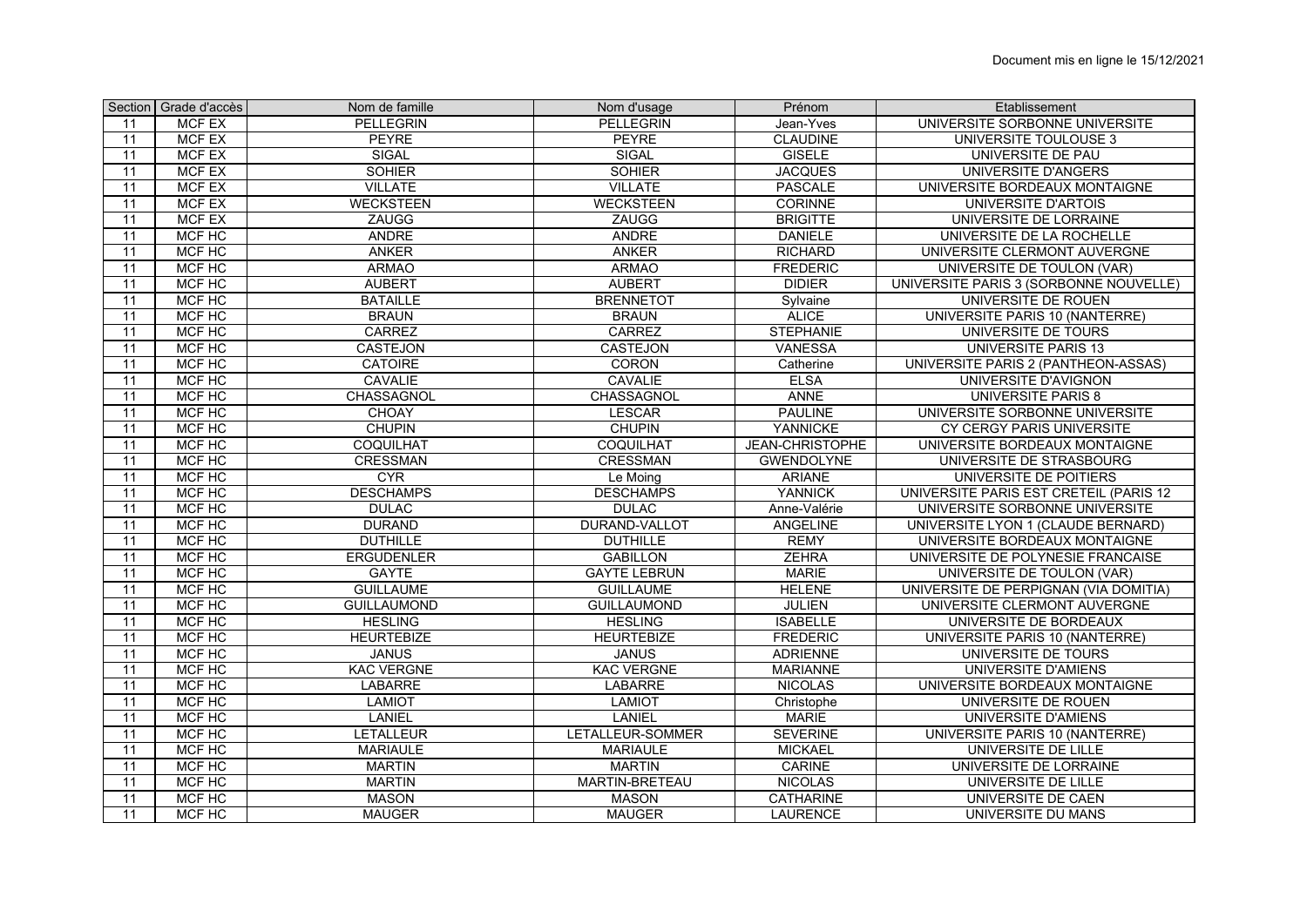|                 | Section Grade d'accès | Nom de famille     | Nom d'usage          | Prénom                 | Etablissement                          |
|-----------------|-----------------------|--------------------|----------------------|------------------------|----------------------------------------|
| 11              | MCF HC                | <b>MILEA</b>       | LE FLOCH             | <b>VASILICA</b>        | UNIVERSITE DE LORRAINE                 |
| 11              | MCF HC                | <b>MILLOT</b>      | <b>MILLOT</b>        | <b>PHILIPPE</b>        | UNIVERSITE LYON 3 (JEAN MOULIN)        |
| 11              | <b>MCF HC</b>         | <b>O'CONNOR</b>    | <b>O'CONNOR</b>      | <b>KATHLEEN</b>        | UNIVERSITE DE LILLE                    |
| 11              | MCF HC                | <b>OUVRARD</b>     | <b>OUVRARD</b>       | <b>ELISE</b>           | UNIVERSITE DE CAEN                     |
| 11              | <b>MCF HC</b>         | <b>PAGE</b>        | Page                 | Arnaud                 | UNIVERSITE SORBONNE UNIVERSITE         |
| 11              | <b>MCF HC</b>         | <b>PALMIER</b>     | PALMIER-CHATELAIN    | <b>MARIE-ELISE</b>     | UNIVERSITE GUSTAVE EIFFEL              |
| 11              | <b>MCF HC</b>         | <b>RIBEYROL</b>    | <b>RIBEYROL</b>      | Charlotte              | UNIVERSITE SORBONNE UNIVERSITE         |
| 11              | <b>MCF HC</b>         | <b>RICHOMME</b>    | <b>RICHOMME</b>      | <b>OLIVIER</b>         | UNIVERSITE LYON 2 (LUMIERE)            |
| 11              | MCF HC                | <b>RIOUX</b>       | <b>BOULON</b>        | <b>JOLINE</b>          | UNIVERSITE LYON 1 (CLAUDE BERNARD)     |
| 11              | <b>MCF HC</b>         | <b>ROBERT</b>      | <b>ROBERT</b>        | <b>FREDERIC</b>        | UNIVERSITE LYON 3 (JEAN MOULIN)        |
| 11              | MCF HC                | <b>ROGEZ</b>       | <b>ROGEZ</b>         | Yvonne-Marie           | UNIVERSITE PARIS 2 (PANTHEON-ASSAS)    |
| 11              | MCF HC                | <b>SERBAN</b>      | <b>SERBAN</b>        | <b>ADRIANA</b>         | UNIVERSITE MONTPELLIER 3 (PAUL VALERY) |
| 11              | MCF HC                | <b>SIMONIN</b>     | <b>SIMONIN</b>       | <b>OLIVIER</b>         | UNIVERSITE DE PERPIGNAN (VIA DOMITIA)  |
| 11              | MCF HC                | <b>SOCCARD</b>     | <b>SOCCARD</b>       | <b>SOPHIE</b>          | <b>UNIVERSITE DU MANS</b>              |
| 11              | MCF HC                | <b>STAWIARSKI</b>  | <b>STAWIARSKI</b>    | <b>MARCIN</b>          | <b>UNIVERSITE DE CAEN</b>              |
| 11              | <b>MCF HC</b>         | <b>STOREY</b>      | <b>STOREY</b>        | <b>IAN</b>             | UNIVERSITE COTE D'AZUR                 |
| 11              | MCF HC                | <b>TRAINOR</b>     | <b>TRAINOR</b>       | <b>SAMUEL</b>          | UNIVERSITE DE LILLE                    |
| 11              | MCF HC                | <b>TREGUER</b>     | <b>TREGUER</b>       | <b>FLORIAN</b>         | <b>UNIVERSITE RENNES 2</b>             |
| 11              | MCF HC                | TRIANTAFYLLIDOU    | <b>TRENDEL</b>       | <b>ARISTIE</b>         | UNIVERSITE DU MANS                     |
| 11              | MCF HC                | <b>VATANPOUR</b>   | <b>VATANPOUR</b>     | <b>SINA</b>            | UNIVERSITE DE LILLE                    |
| 11              | MCF HC                | <b>VILLERS</b>     | <b>VILLERS</b>       | <b>SANDRINE</b>        | <b>UNIVERSITE PARIS 8</b>              |
| 11              | <b>MCF HC</b>         | <b>VINEL</b>       | <b>VINEL</b>         | <b>JEAN -CHRISTIAN</b> | UNIVERSITE DE PARIS                    |
| 11              | PR <sub>1C</sub>      | <b>BAILLON</b>     | <b>BAILLON</b>       | <b>JEAN FRANCOIS</b>   | UNIVERSITE BORDEAUX MONTAIGNE          |
| 11              | PR <sub>1C</sub>      | <b>BERTHEZENE</b>  | <b>BERTHEZENE</b>    | <b>CLARISSE</b>        | UNIVERSITE DE PARIS                    |
| 11              | PR <sub>1C</sub>      | <b>BERTONECHE</b>  | <b>BERTONECHE</b>    | CAROLINE               | UNIVERSITE GRENOBLE ALPES              |
| 11              | PR <sub>1C</sub>      | <b>BOURGNE</b>     | <b>BOURGNE</b>       | Florence               | UNIVERSITE SORBONNE UNIVERSITE         |
| 11              | PR <sub>1C</sub>      | <b>DELYFER</b>     | <b>DELYFER</b>       | <b>CATHERINE</b>       | UNIVERSITE TOULOUSE 2                  |
| 11              | PR <sub>1C</sub>      | <b>FEITH</b>       | <b>FEITH</b>         | <b>MICHEL</b>          | UNIVERSITE DE NANTES                   |
| 11              | PR <sub>1C</sub>      | <b>GERVAIS</b>     | <b>GERVAIS</b>       | <b>LAURENCE</b>        | UNIVERSITE PARIS 10 (NANTERRE)         |
| 11              | PR <sub>1C</sub>      | <b>GILFEDDER</b>   | GILFEDDER-DOYLE      | <b>DEIRDRE</b>         | UNIVERSITE PARIS-DAUPHINE              |
| 11              | PR <sub>1C</sub>      | <b>LECOSSOIS</b>   | LECOSSOIS            | <b>HELENE</b>          | UNIVERSITE DE LILLE                    |
| 11              | PR <sub>1C</sub>      | <b>LEFAIT</b>      | <b>LEFAIT</b>        | <b>SEBASTIEN</b>       | UNIVERSITE AIX-MARSEILLE               |
| 11              | PR <sub>1C</sub>      | <b>MICHEL</b>      | <b>ULLMO</b>         | <b>ANNE</b>            | UNIVERSITE DE TOURS                    |
| $\overline{11}$ | PR <sub>1C</sub>      | <b>NI RIORDAIN</b> | <b>NI RIORDAIN</b>   | <b>CLIONA</b>          | UNIVERSITE PARIS 3 (SORBONNE NOUVELLE) |
| $\overline{11}$ | PR <sub>1C</sub>      | PHAM DINH          | PHAM DINH            | <b>ROSE MAY</b>        | <b>UNIVERSITE PARIS 13</b>             |
| 11              | PR <sub>1C</sub>      | PHARABOD           | <b>IBATA</b>         | <b>HÉLÈNE</b>          | UNIVERSITE DE STRASBOURG               |
| 11              | PR <sub>1C</sub>      | QUANQUIN           | QUANQUIN             | <b>HELENE</b>          | UNIVERSITE DE LILLE                    |
| 11              | PR <sub>1C</sub>      | <b>ROUSSILLON</b>  | ROUSSILLON-CONSTANTY | <b>LAURENCE</b>        | UNIVERSITE DE PAU                      |
| 11              | PR <sub>1C</sub>      | <b>URBAS</b>       | <b>URBAS</b>         | <b>JOSEPH</b>          | UNIVERSITE BORDEAUX MONTAIGNE          |
| $\overline{11}$ | PR <sub>1C</sub>      | YOUNG              | ARMSPACH-YOUNG       | <b>ANDREA</b>          | UNIVERSITE DE STRASBOURG               |
| 11              | PR EX1                | <b>BENSIMON</b>    | <b>BENSIMON</b>      | Fabrice                | UNIVERSITE SORBONNE UNIVERSITE         |
| 11              | PR EX1                | <b>BORM</b>        | <b>BORM</b>          | <b>JAN</b>             | UNIVERSITE VERSAILLES/SAINT-QUENTIN    |
| 11              | PR EX1                | <b>BOULTON</b>     | <b>BOULTON</b>       | <b>ALEXANDER</b>       | UNIVERSITE DE LORRAINE                 |
| 11              | PR EX1                | CARON              | <b>CARON</b>         | Nathalie               | UNIVERSITE SORBONNE UNIVERSITE         |